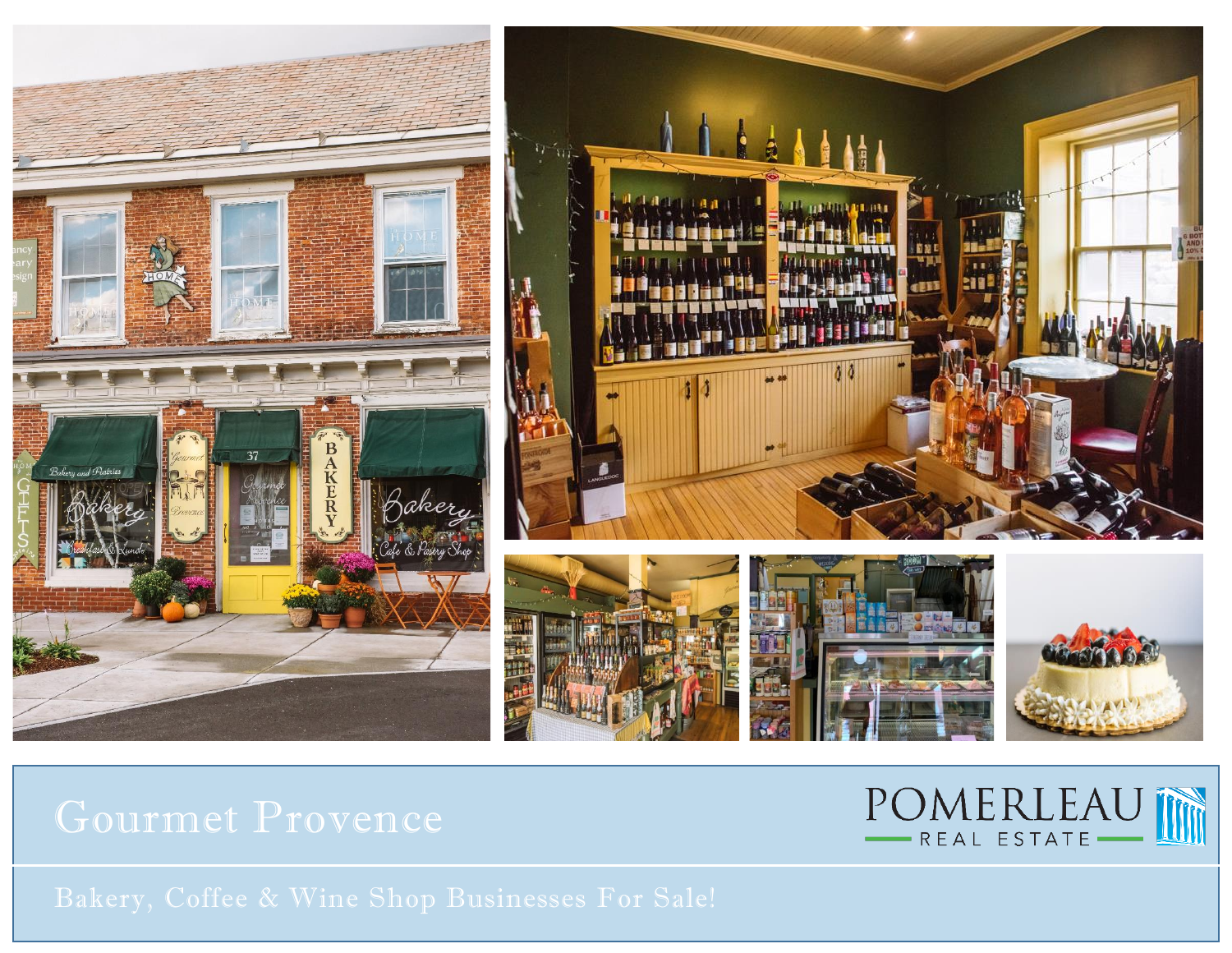

**For Sale: 37 Center Street – Leased Space**

**Gourmet Provence**

**Sales Price: \$275,000**

For additional information contact:

**Kim Wichert** O: (802) 992-9284 M: (802) 379-7116 kwichert@vermontrealestate.com



In partnership with:



## **The Business: Gourmet Provence**

Gourmet Provence Bakery, Coffee Shop and Wine Shop, located at 37 Center Street is for sale! A small storefront located in the heart of downtown Brandon!

The owners currently stock the shop with French mustards, olive oils, pates, wines cheeses, pastries, and coffee. This is a well-known spot in town with an excellent client history! They have been around for 17 years! This space has a 3-year lease in place that a new owner would take over.

| <b>Address</b> | <b>Business</b>                            | <b>Size</b> | <b>Notes</b>             |
|----------------|--------------------------------------------|-------------|--------------------------|
|                | 37 Center Street   Gourmet Provence Bakery |             | 1,750 SF   Business Sale |

| Equipment                 | Full list available upon request.     |  |
|---------------------------|---------------------------------------|--|
| <b>Hours of Operation</b> | Bakery Hours: 6 days a week           |  |
|                           | Tue-Fri: 7:00 AM - 5:00 PM            |  |
|                           | Sat-Sun: 8:00 AM - 4:00 PM            |  |
| <b>Employees</b>          | 10 total (5 full time, 5 part time)   |  |
| <b>Lease Details:</b>     | Lease details available upon request. |  |
|                           | Three (3) year lease in place.        |  |
|                           | Current rent is \$2,386/month.        |  |
|                           |                                       |  |

Information herein is believed to be accurate but is not warranted. All figures and information should be independently confirmed. This flyer is not a legally binding offer to sell or lease property. Pomerleau Real Estate represents the owner in this transaction.